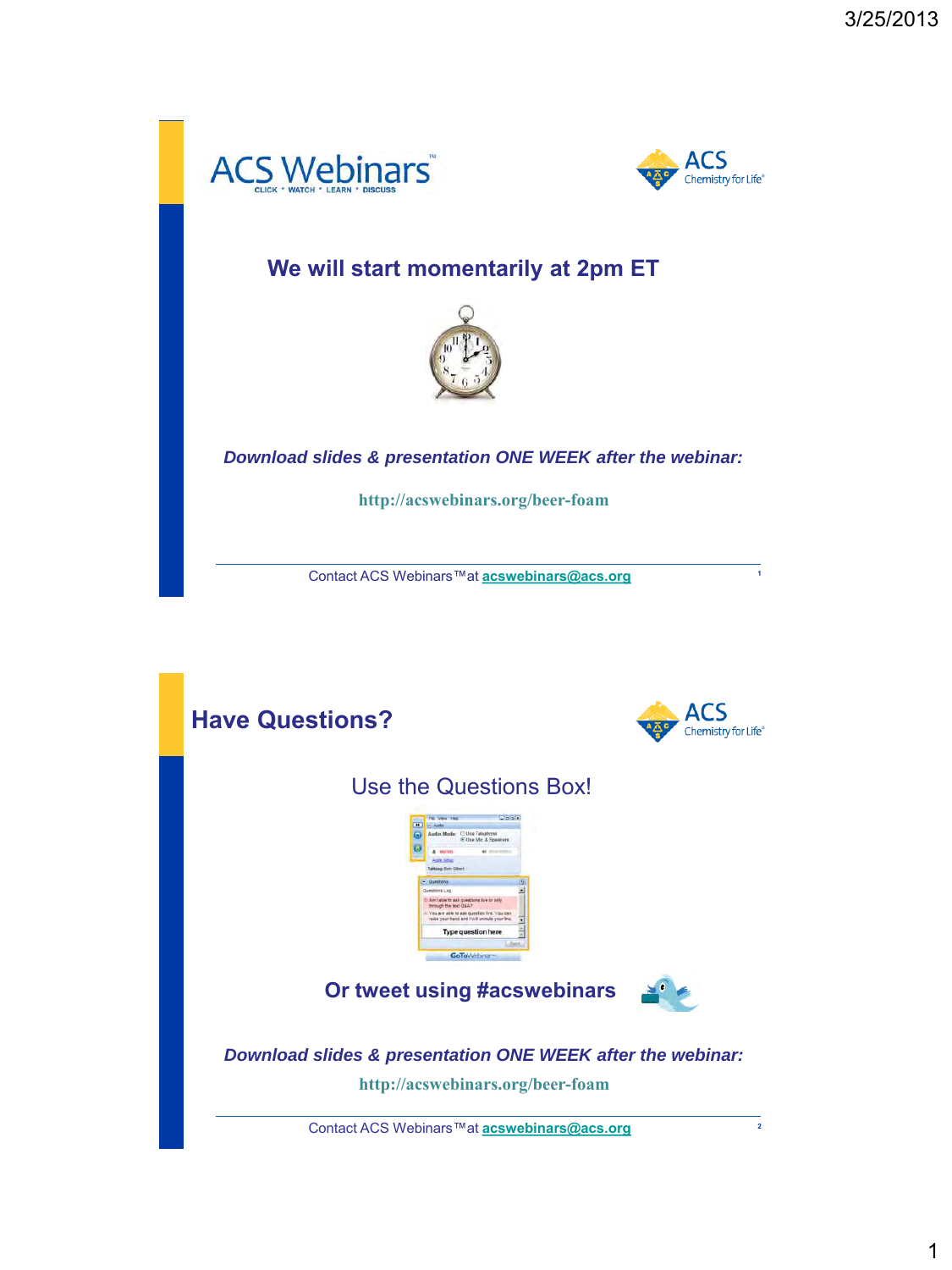

### **Upcoming ACS Webinars™** *[www.acswebinars.org](http://www.acswebinars.org/)*





Thursday, February 21, 2013



Neil Senturia and Barbara Bry, CEO and COO of Blackbird Ventures



Thursday, March 28, 2013



Dr. Philip Jessop, Canada Research Chair, Queen's University and the Technical Director, GreenCentre Canada Dr. Joseph Fortunak, Professor, Howard University

Contact ACS Webinars™ at **[acswebinars@acs.org](mailto:acswebinars@acs.org)**

**4**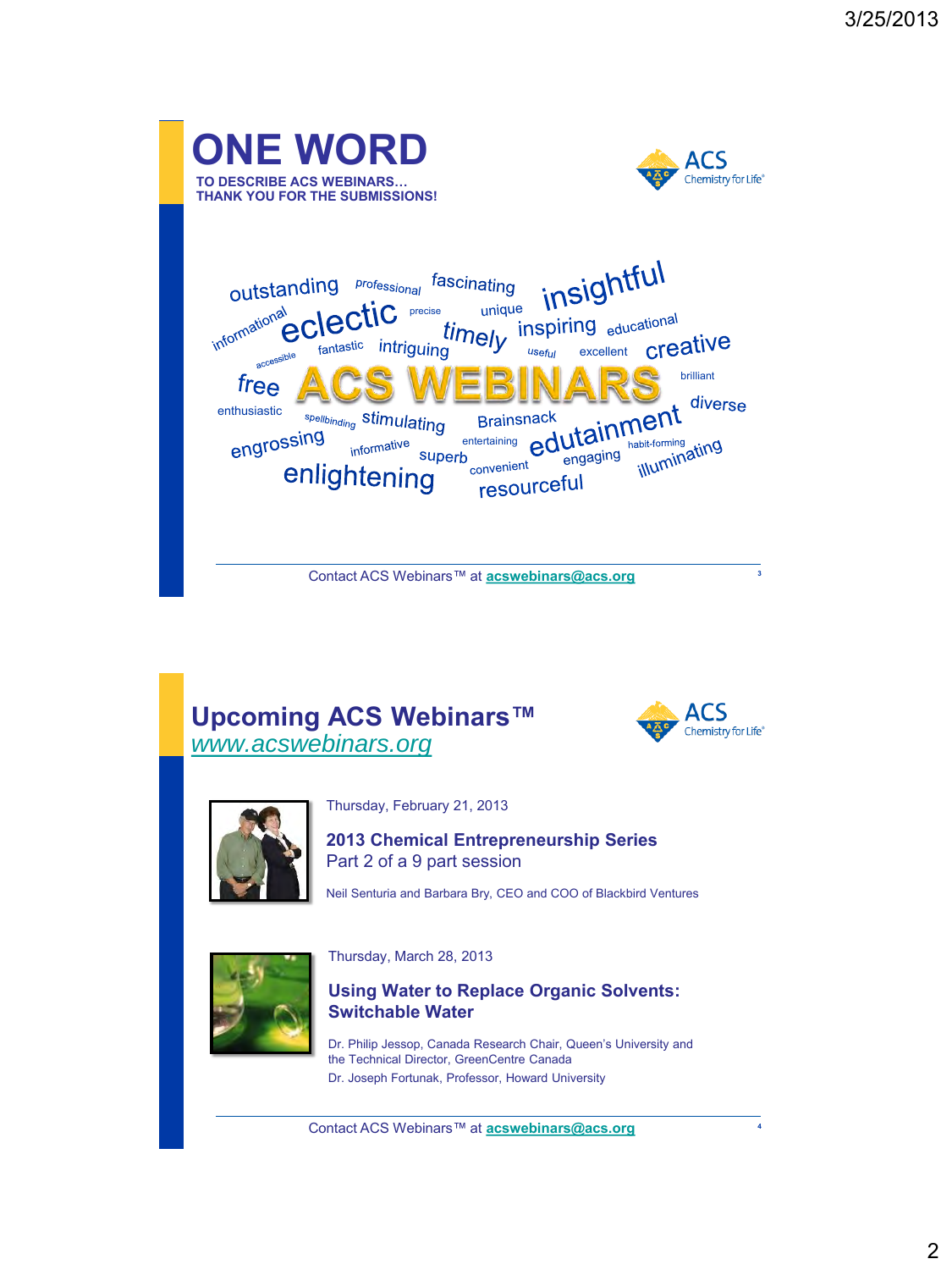



## **Q: "Hungry for a brain snack?"**

# **A:** ACS Webinets<sup>TM</sup> on



"Feeling short on time? ACS Webinets<sup>™</sup>are 2 **minute segments that bring you valuable snippets from some of our most popular full length ACS Webinars™ "** 

See all of our ACS Webinets $\mathbf{w}$  on YouTube at **http://bit.ly/acswebinets**





**5**

**6**

Stay tuned for a chance to win a book written by Dr. Charlie Bamforth!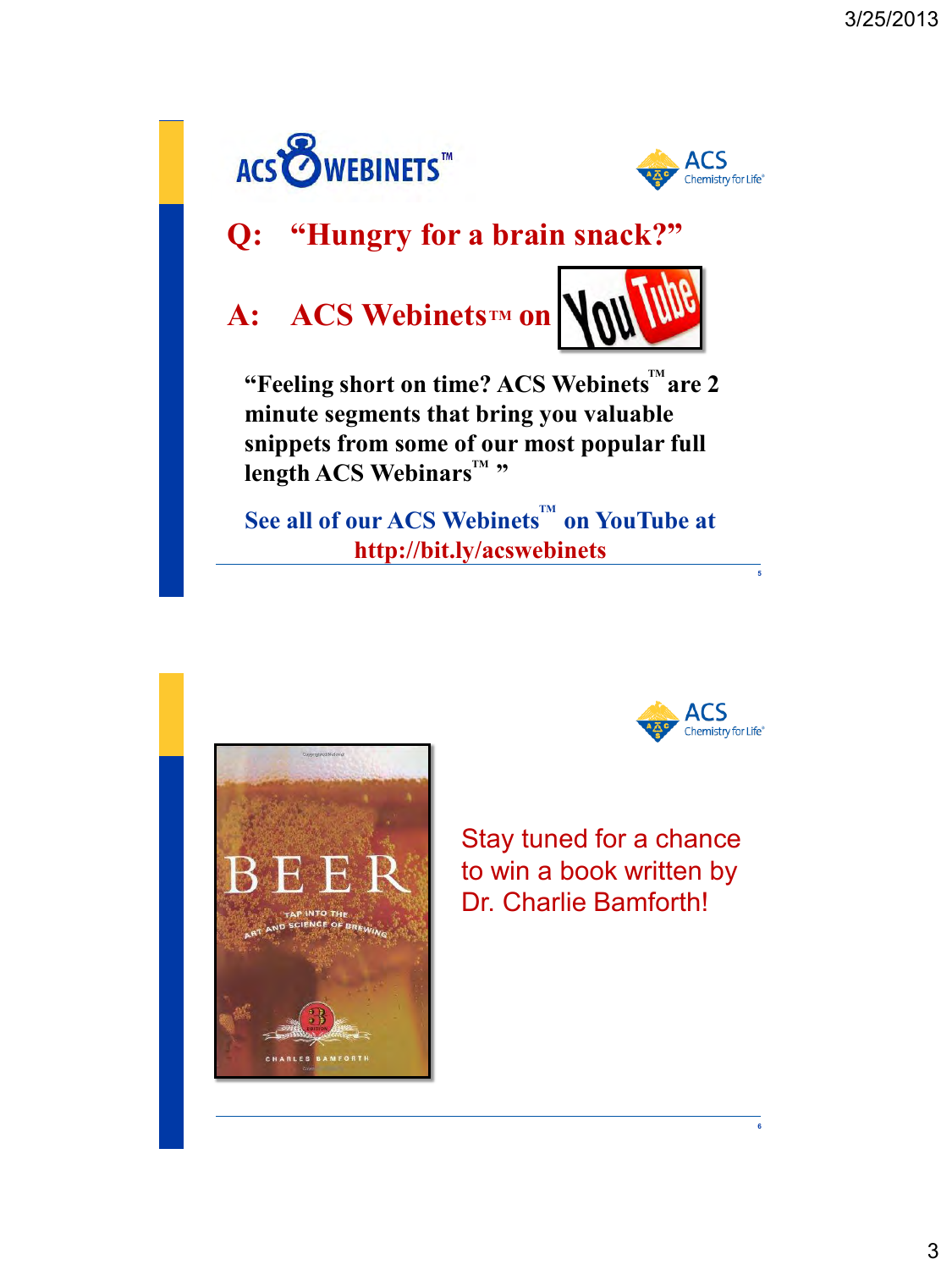

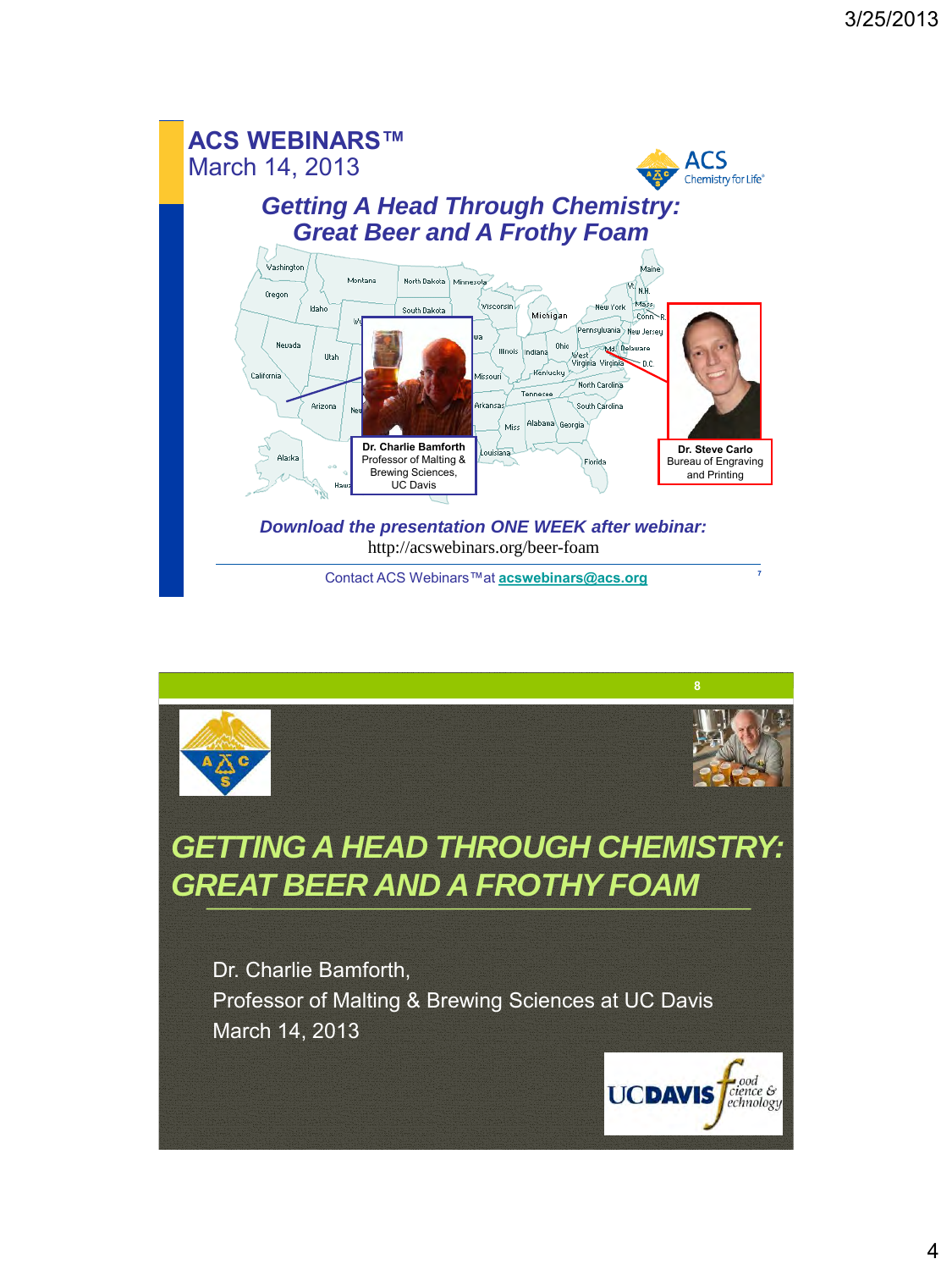

"I maintain that widgets have done more for foam quality than all the eminent biochemists in the history of

this industry."



"Thank you for the copies of your book….on goalkeepers…. Were I unkind I might suggest that it is less (than) clear which publication (this or the papers on beer proteins) would be of greater value to someone wishing to establish a practical means of improving the quality of beer foam!"



• **Critical factor in consumer assessment and purchase decisions**

• **Beer foam quality = combination of**

- **- Stability**
- **- Lacing**
- **- Whiteness**
- **- Texture**
- **- Robustness**

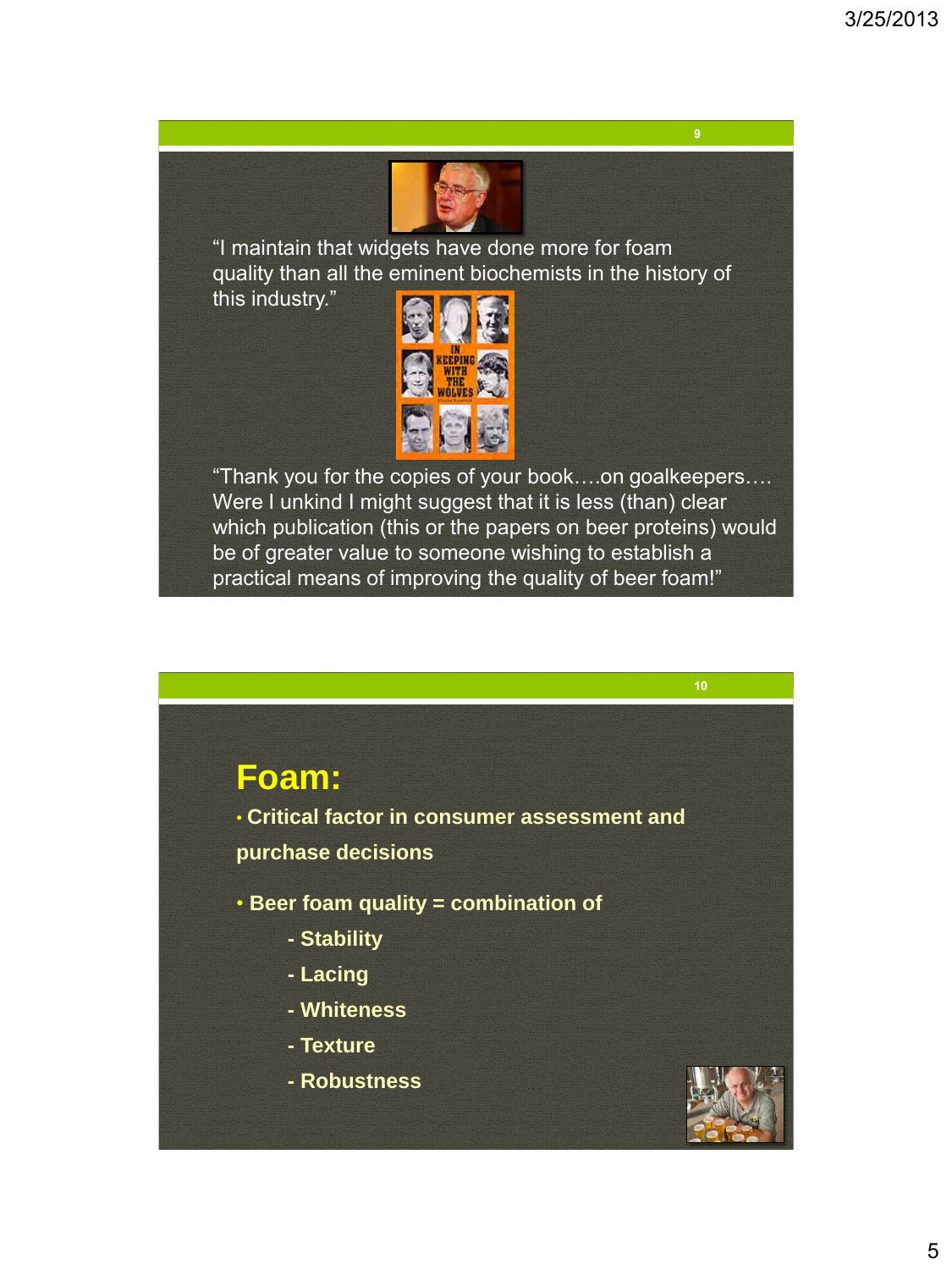

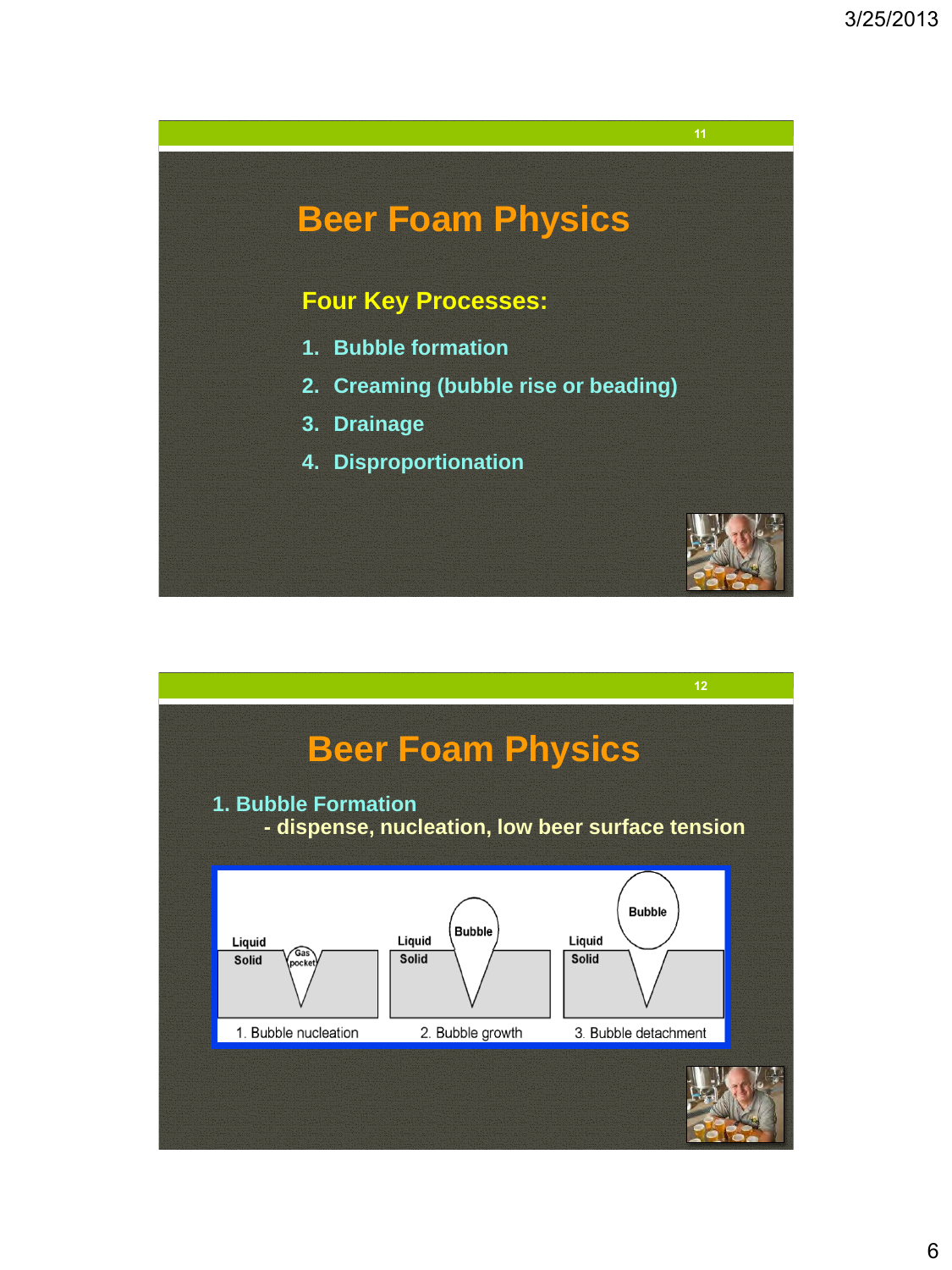# **Beer Foam Physics**

- **2. Creaming (bubble rise or beading)**
- **- nucleation activity**
- **- surface tension**
- **- beer density**
- **- CO<sup>2</sup> content**

0000000000

000000000

0000000000



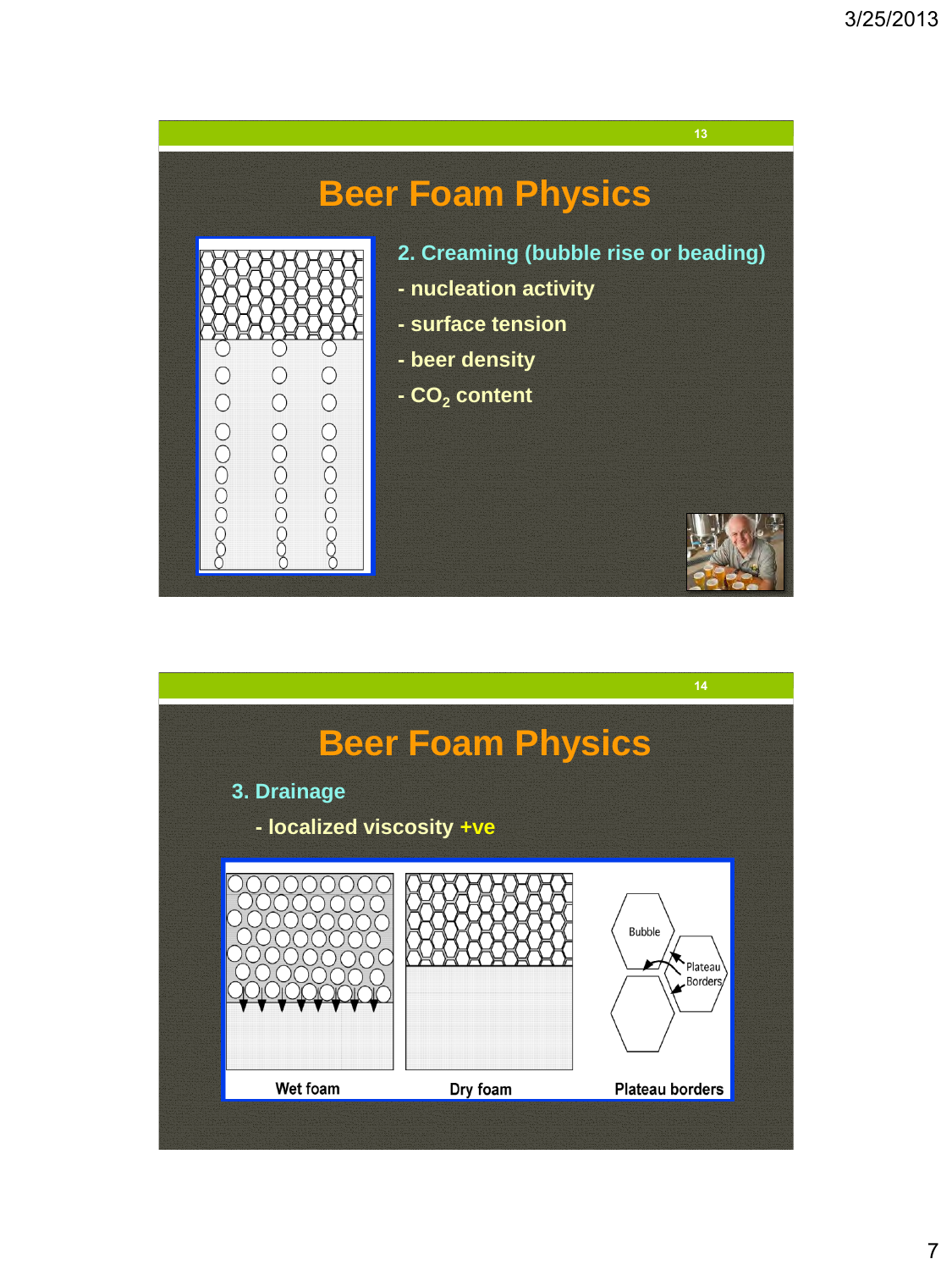

|                                                   | 16 |
|---------------------------------------------------|----|
|                                                   |    |
| <b>Beer Foam Physics</b>                          |    |
| 4. Disproportionation (continued)                 |    |
| $r_t^2 = r_o^2 - \frac{4RTDS \gamma t}{P \theta}$ |    |
| $r_t$ is the bubble radius at time t              |    |
| $r_{0}$ is bubble radius at the start             |    |
| R is the gas constant                             |    |
| T is absolute temperature                         |    |
| D is the gas diffusion coefficient                |    |
| S is the solubility of the gas                    |    |
| $\gamma$ is the surface tension                   |    |
| P is atmospheric pressure                         |    |
| $\theta$ is the film thickness between bubbles    |    |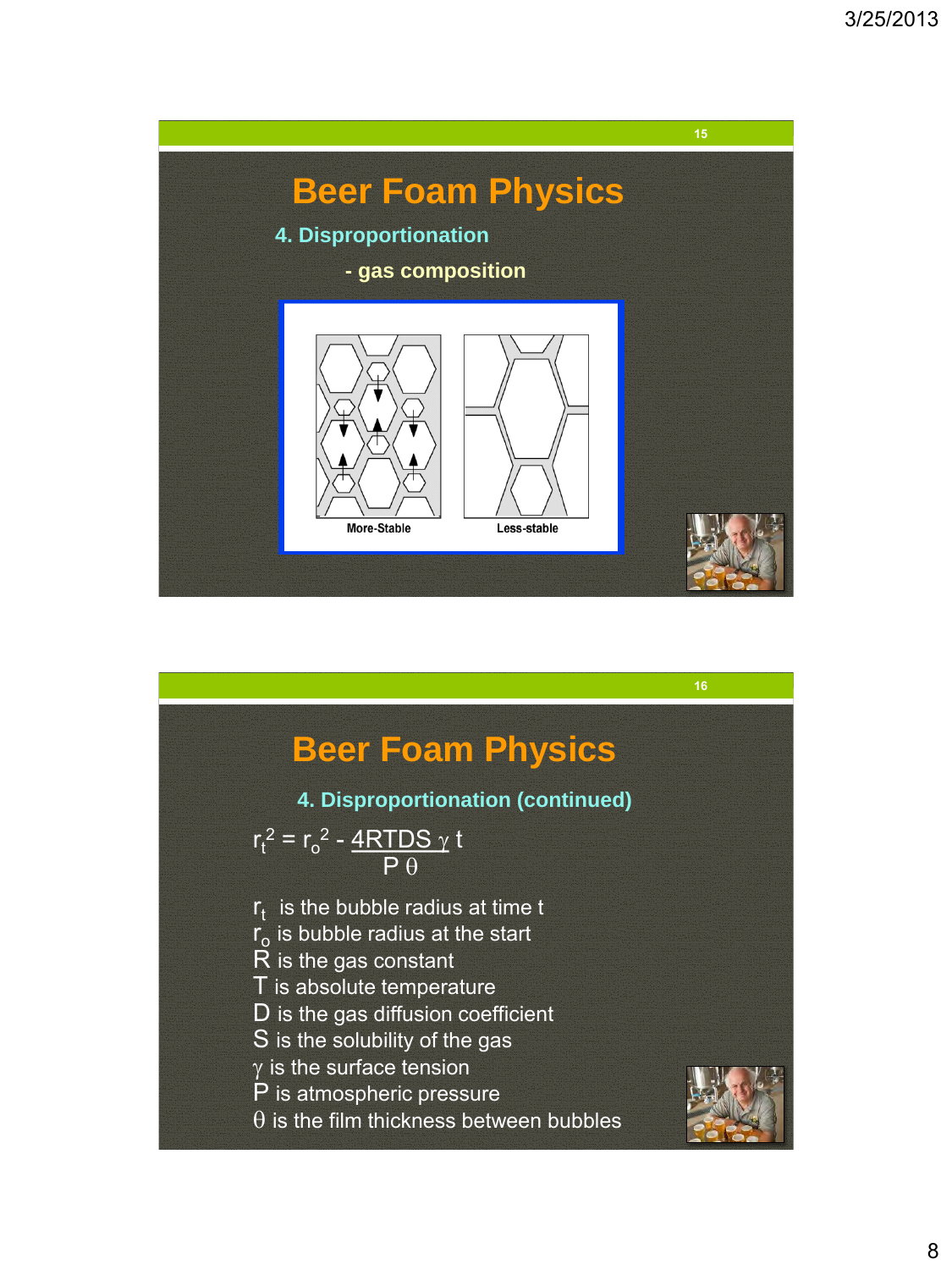|                                                          |                      |                       | 17                         |
|----------------------------------------------------------|----------------------|-----------------------|----------------------------|
| How will the radius of a 0.5 mm bubble change over time? |                      |                       |                            |
| <b>Seconds</b>                                           | CO <sub>2</sub> /5°C | CO <sub>2</sub> /25°C | $N_2/5$ <sup>o</sup> C     |
| 10                                                       | 0.49                 | 0.49                  | 0.5                        |
| 20                                                       | 0.48                 | 0.48                  | 0.5                        |
| 30                                                       | 0.47                 |                       | 0.5                        |
| 60                                                       | 0.44                 | 0.44                  | 0.5                        |
| 180                                                      | 0.32                 | 0.3                   | 0.5                        |
| 240                                                      | 0.23                 | 0.19                  | 0.5                        |
| 300                                                      | 0.03                 |                       | 0.49                       |
| 600                                                      |                      |                       | 0.49                       |
|                                                          |                      |                       |                            |
|                                                          |                      |                       | Film thickness $100 \mu m$ |

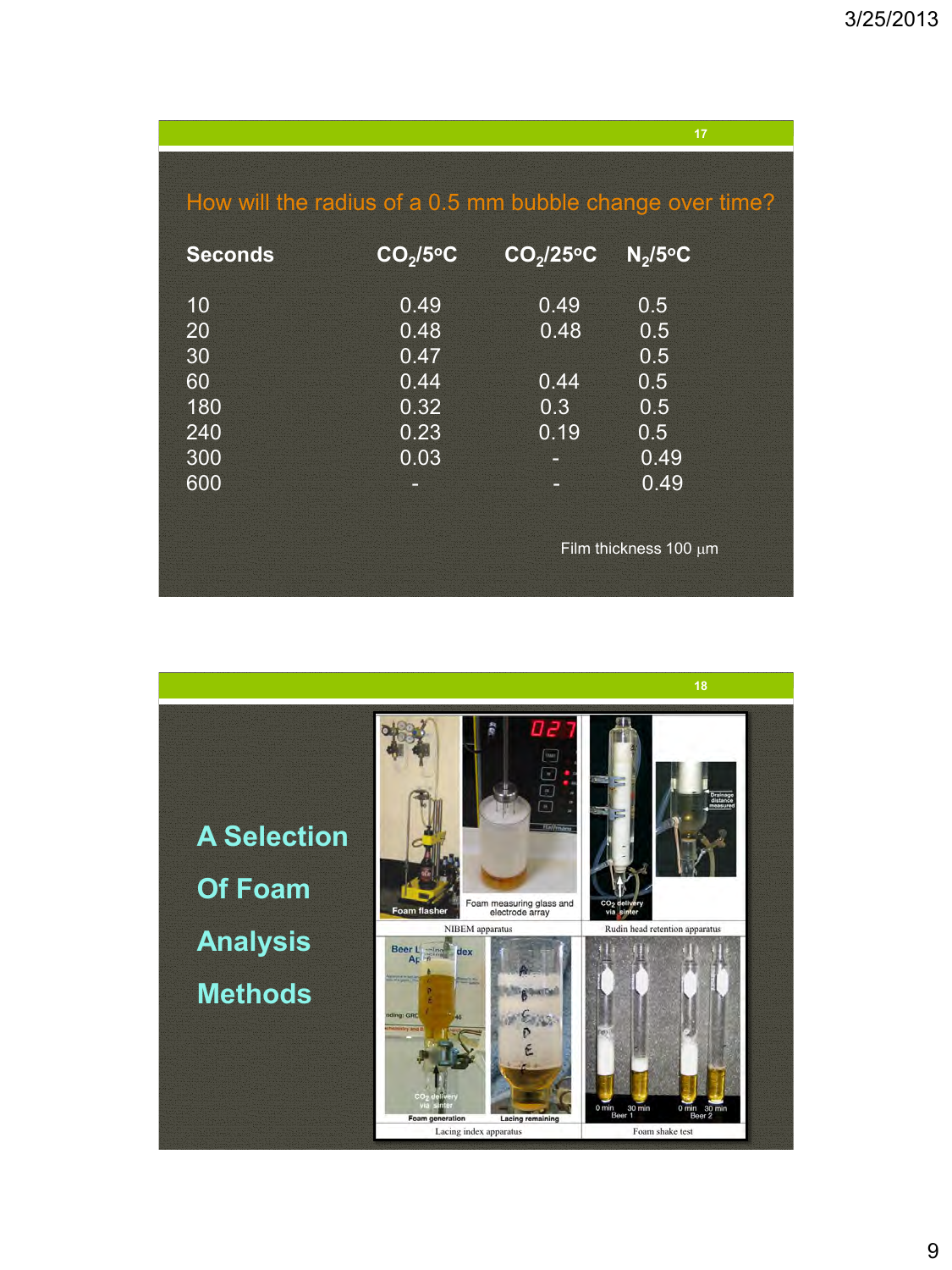# **Which do you Prefer?** • Drinking beer from a glass • Drinking beer from the bottle • I only drink from a Beer Stein

## Foam

A balance of chemical species that either promote or inhibit foam.

The main foam positive element is Polypeptide.

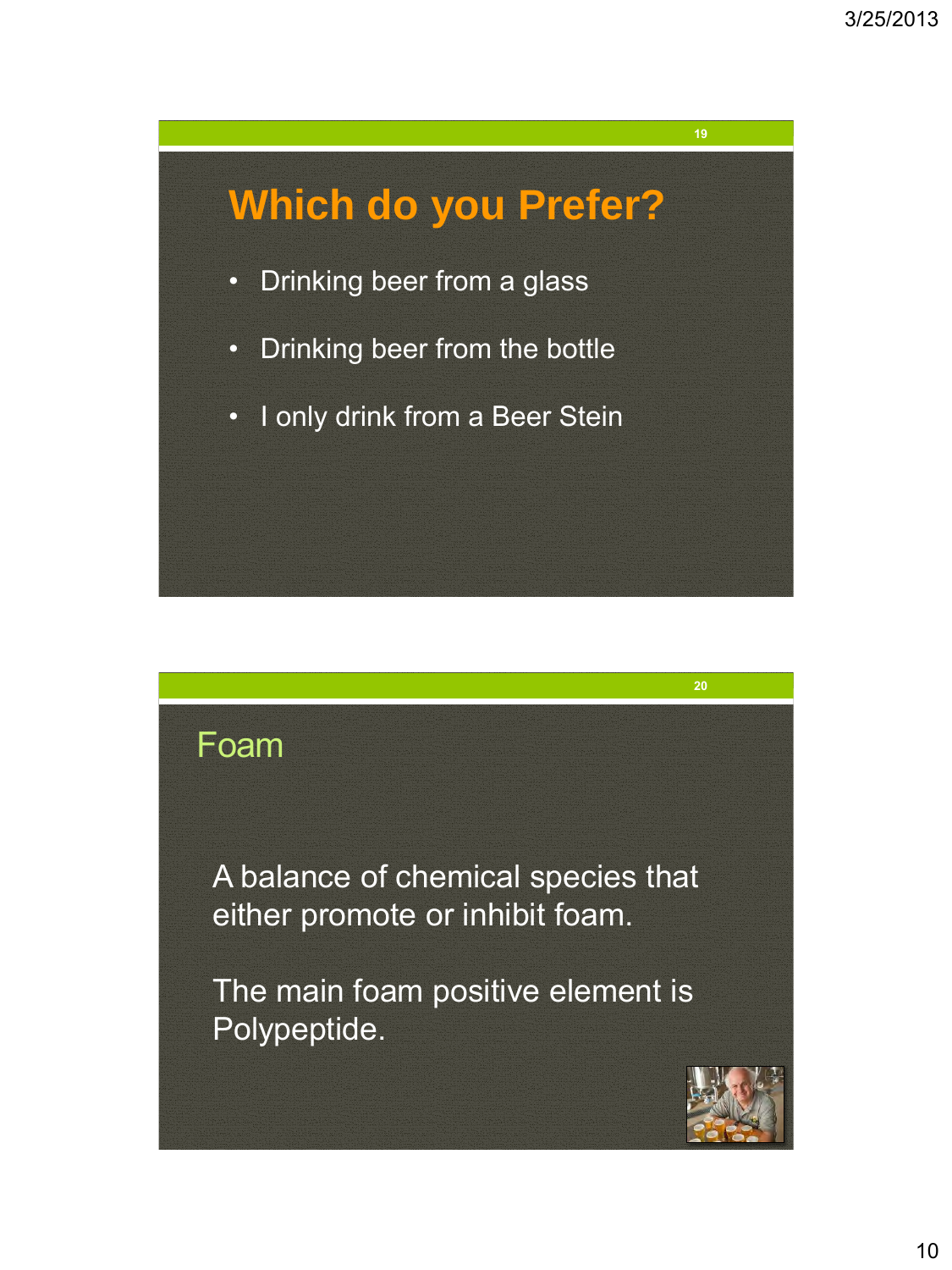# - Discrete polypeptide hypothesis - Generalized amphipathic polypeptide hypothesis Which Polypeptides?



Lipid Transfer Protein (LTP1)

From barley Unchanged in malting and mashing Activated during boiling by denaturation (increased hydrophobicity?)

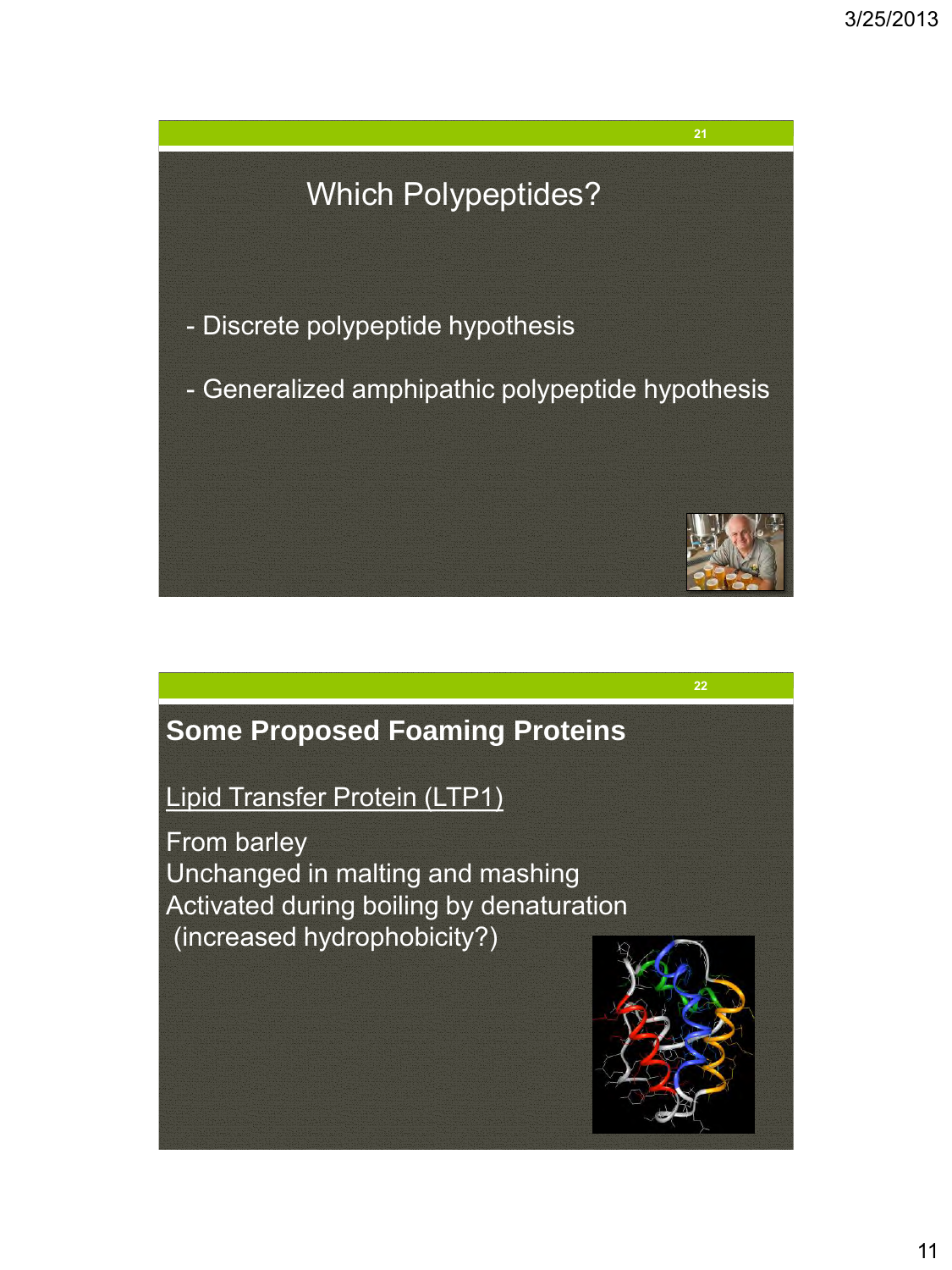# Protein Z (40kD protein) - serpin from barley - attached to β-amylase - some say its elimination or absence (e.g. by using Pirkka malt) has no effect on foam - others say that it correlates with foam stability better than LTP1

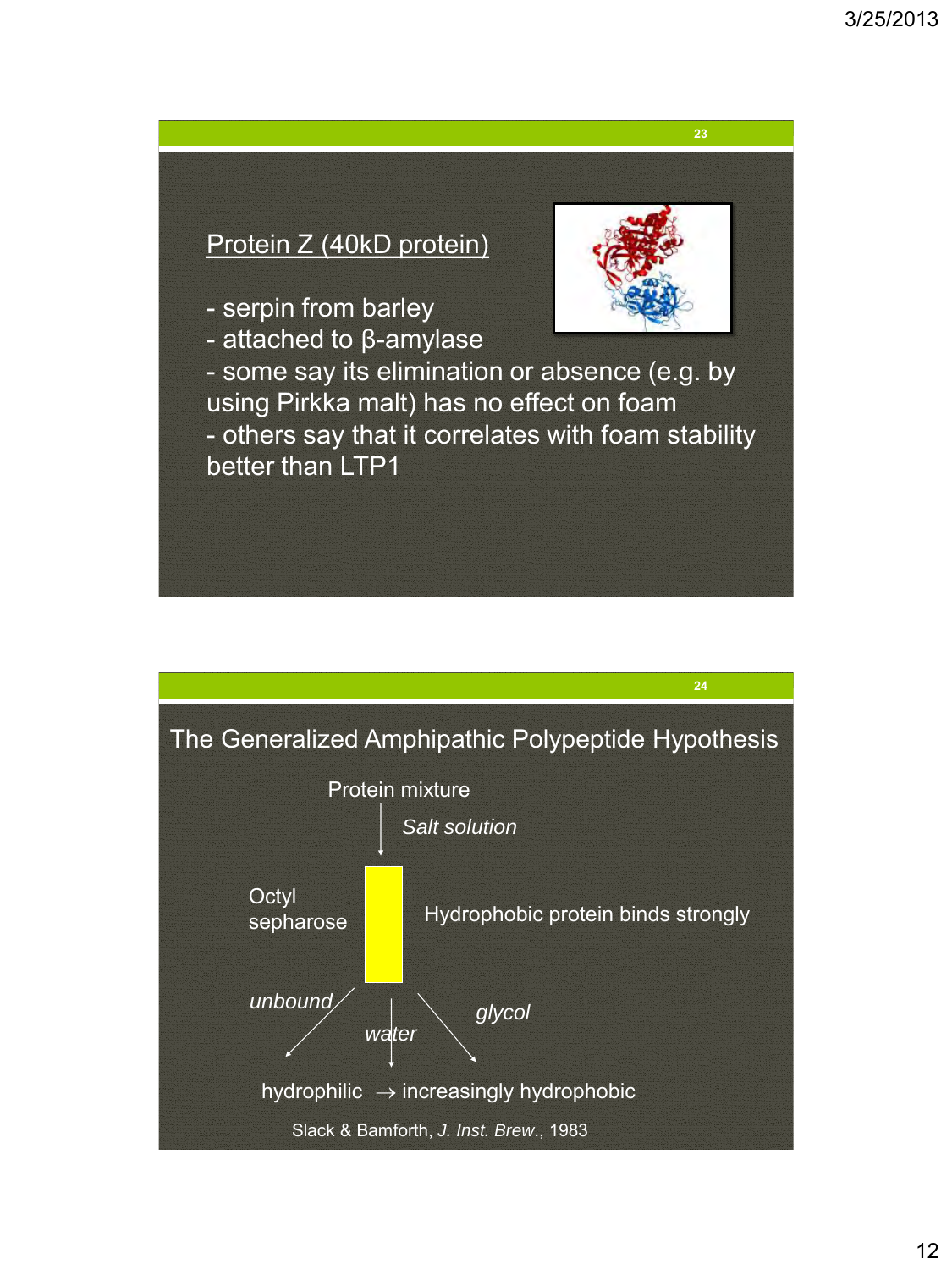

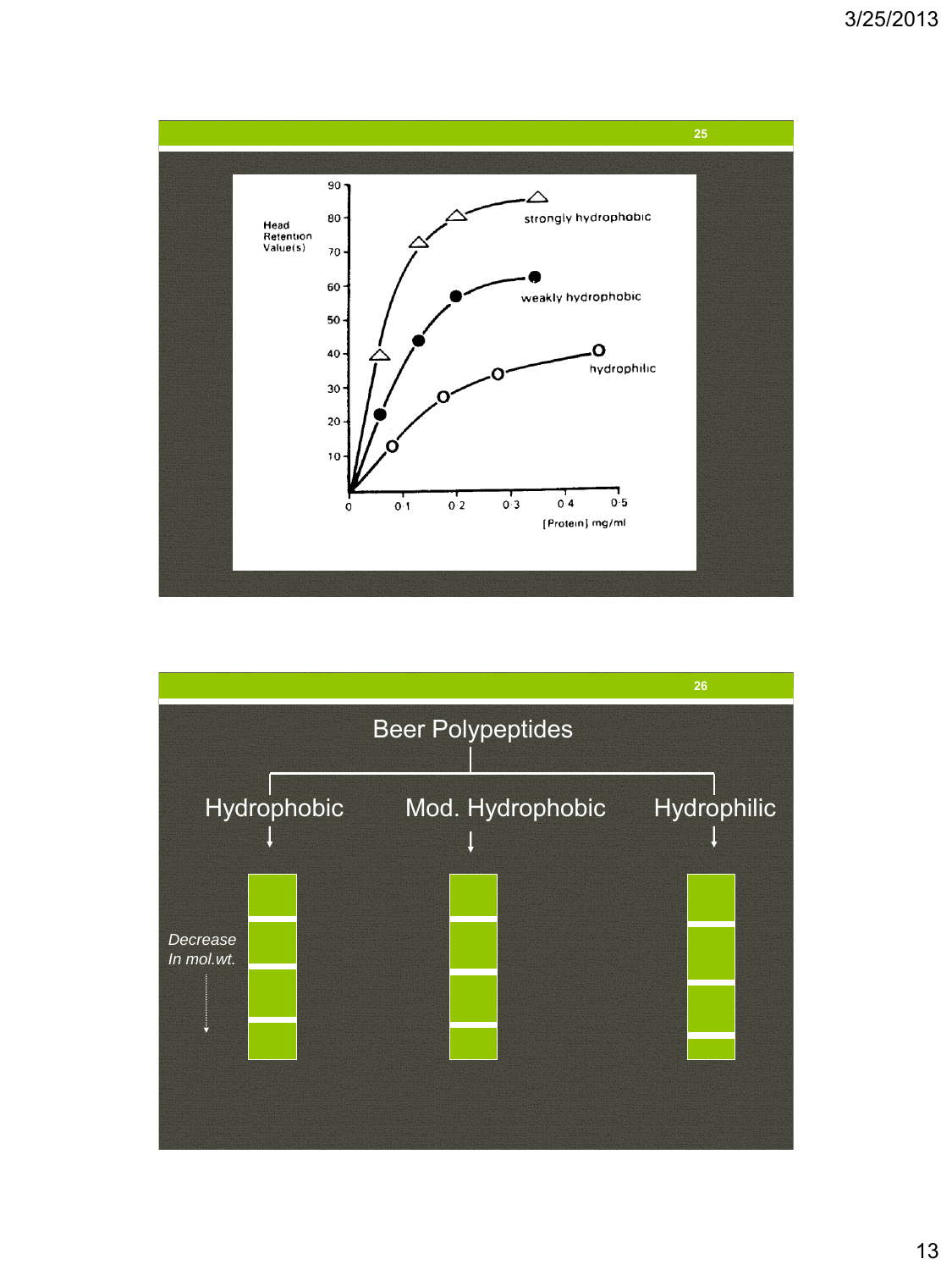

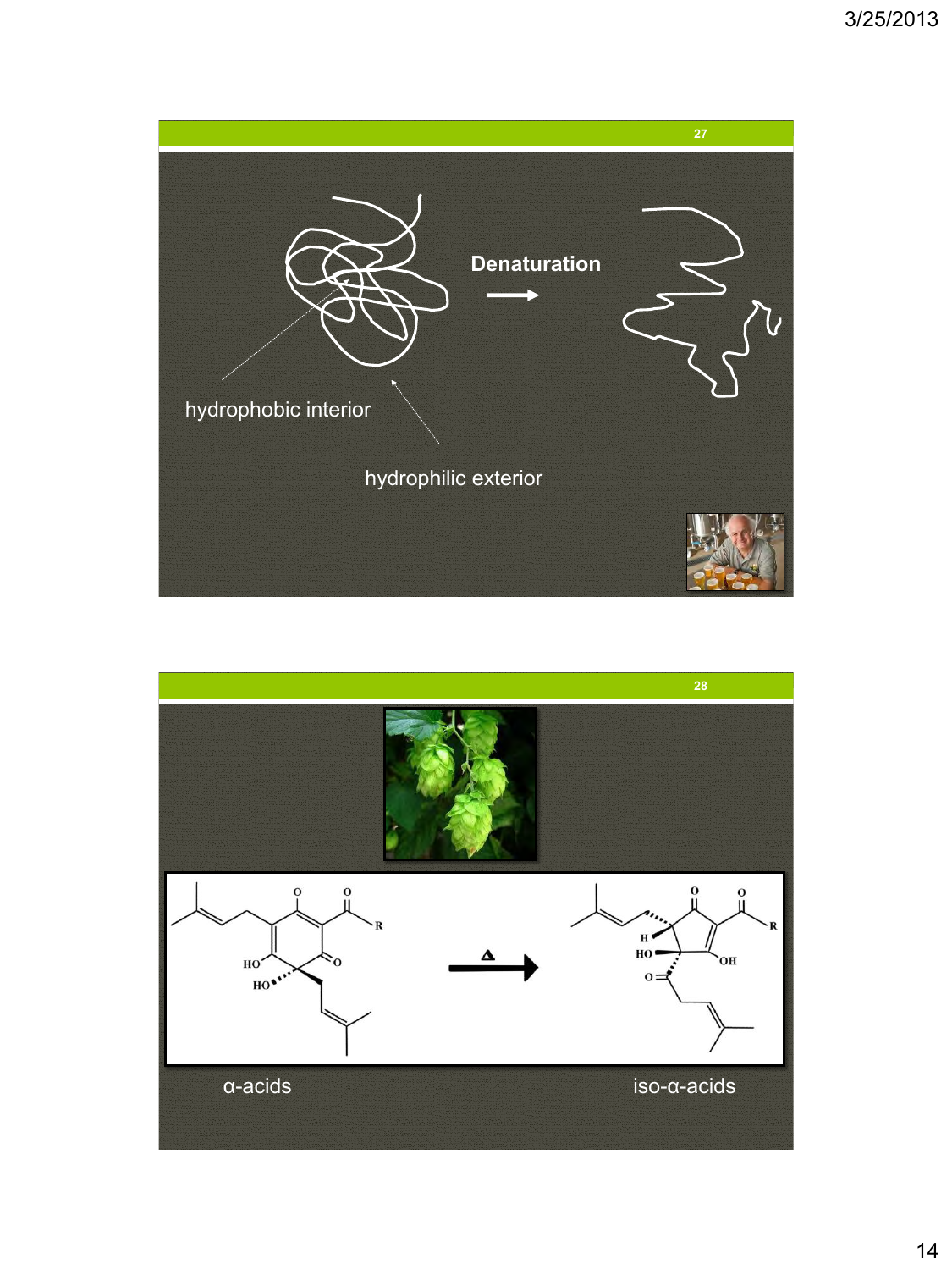

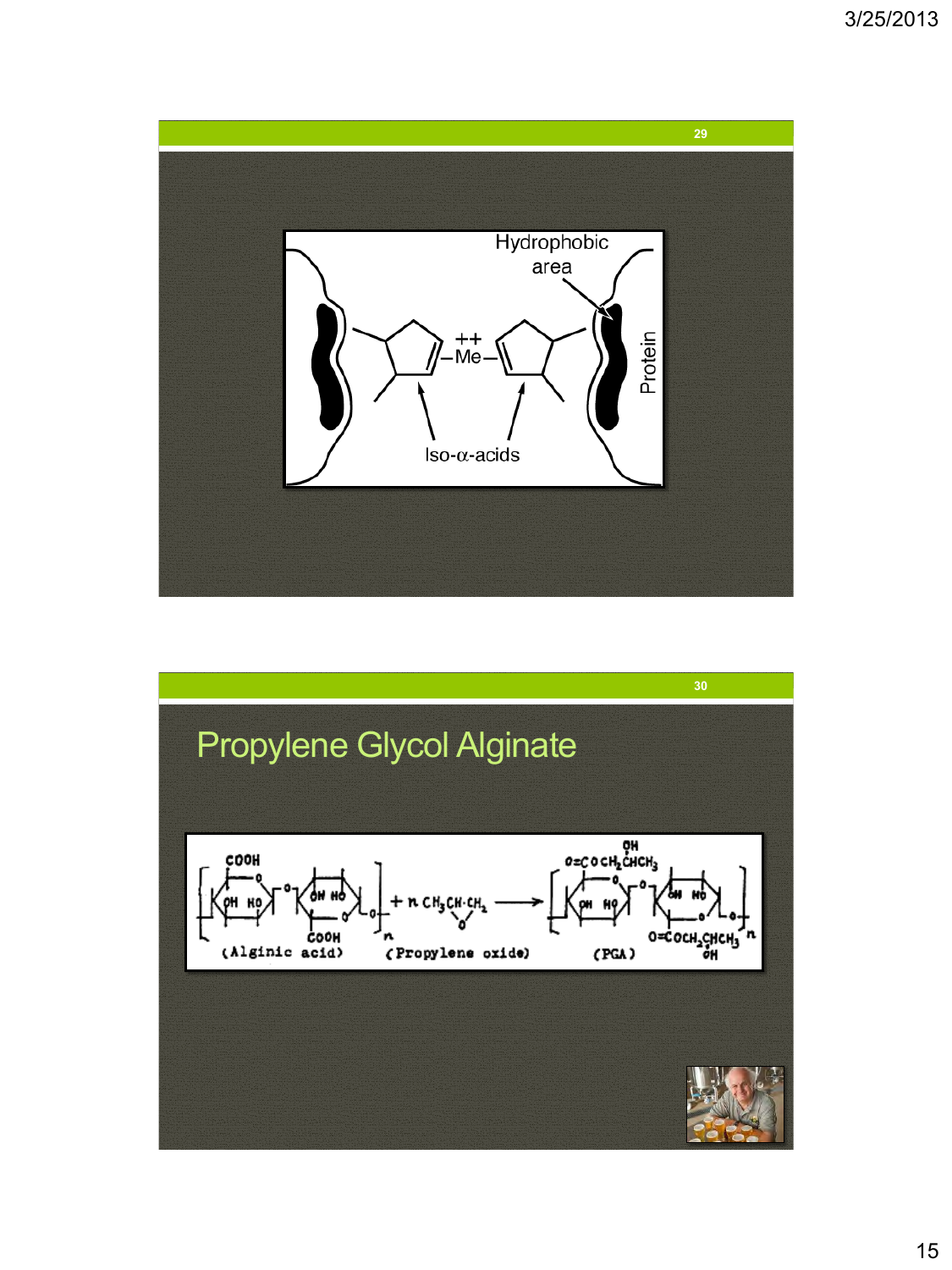

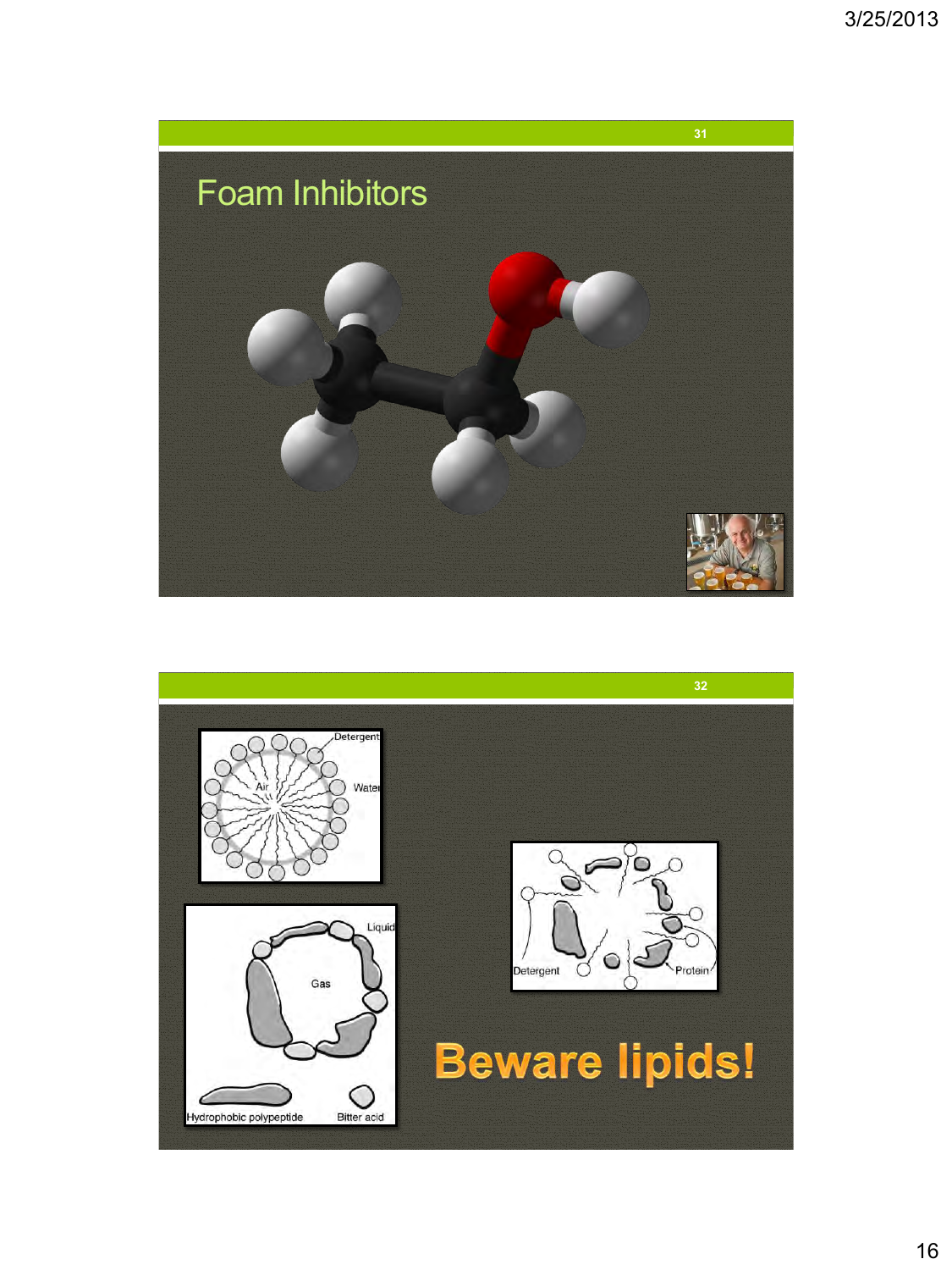**Do you think that foam clinging to the side of the glass is a good thing?**

- Yes
- No
- If someone else is buying I couldn't care less

# To Get Great Foam:

- Clean glass
- Nucleation sites
- Pour with vigor
- Be patient
- Sip from only one side of the glass
- Get rid of the mustache/lipstick/both



• The dispense is much more important than the beer itself, but the best foams will come from high malt beers (especially if some wheat is used) with high bitterness. Nitrogen will help, but will greatly lessen hop aroma.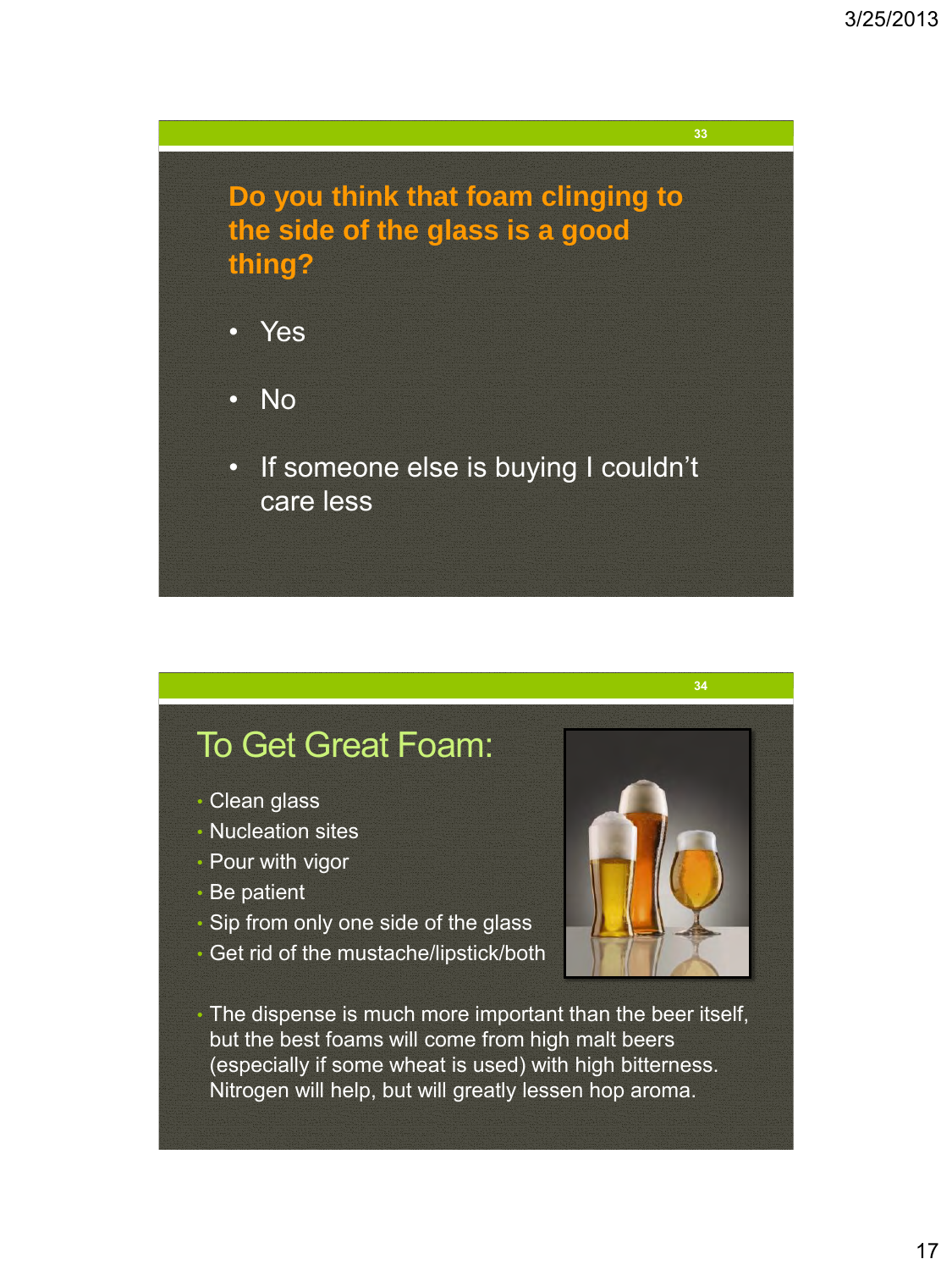





**36**

**FOR A CHANCE TO WIN THE BOOK!**

"In which city in the world would you expect to find the least amount of foam in their ales?"

Go to facebook.com/acswebinars or send us email acswebinars.org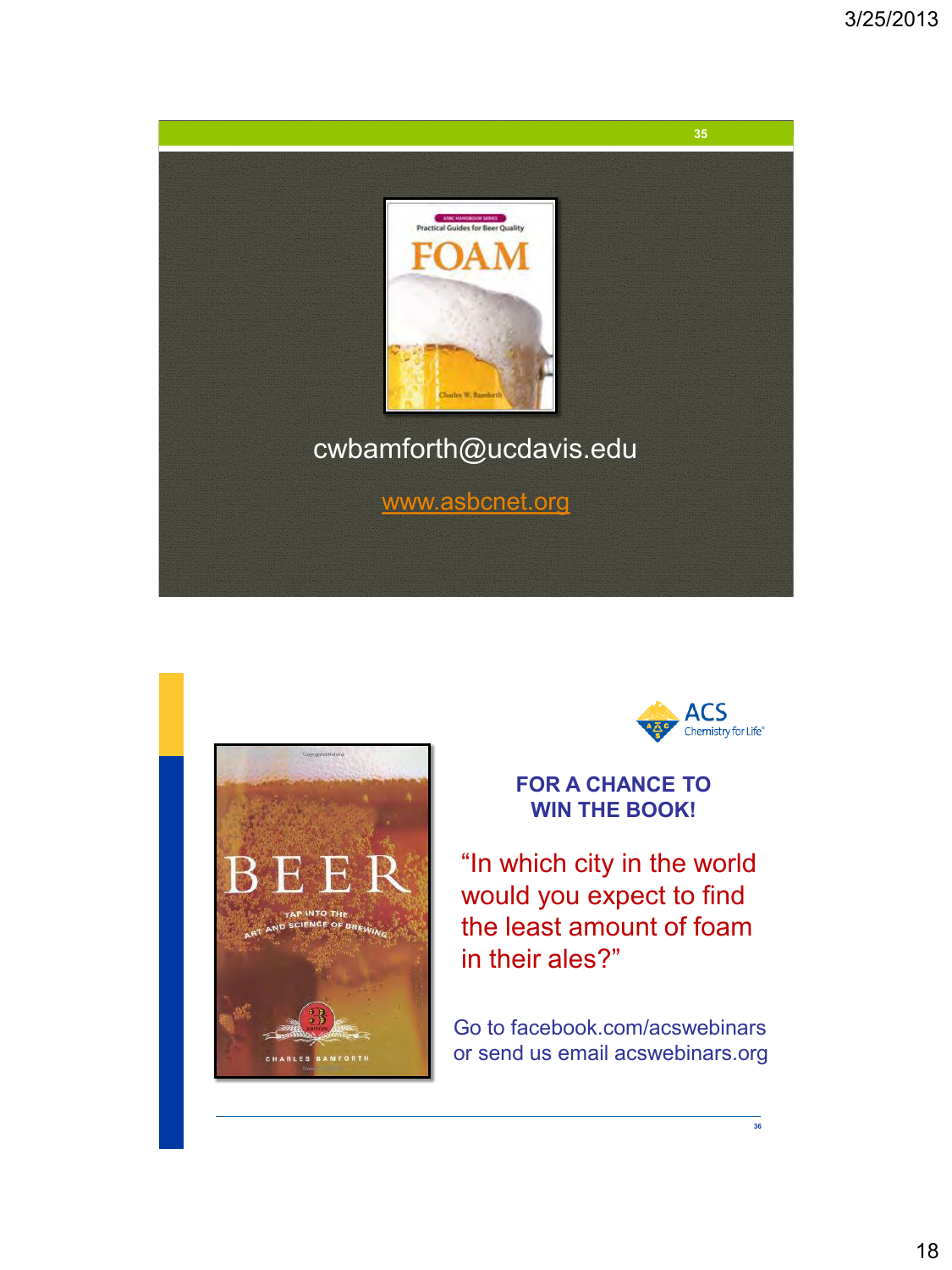

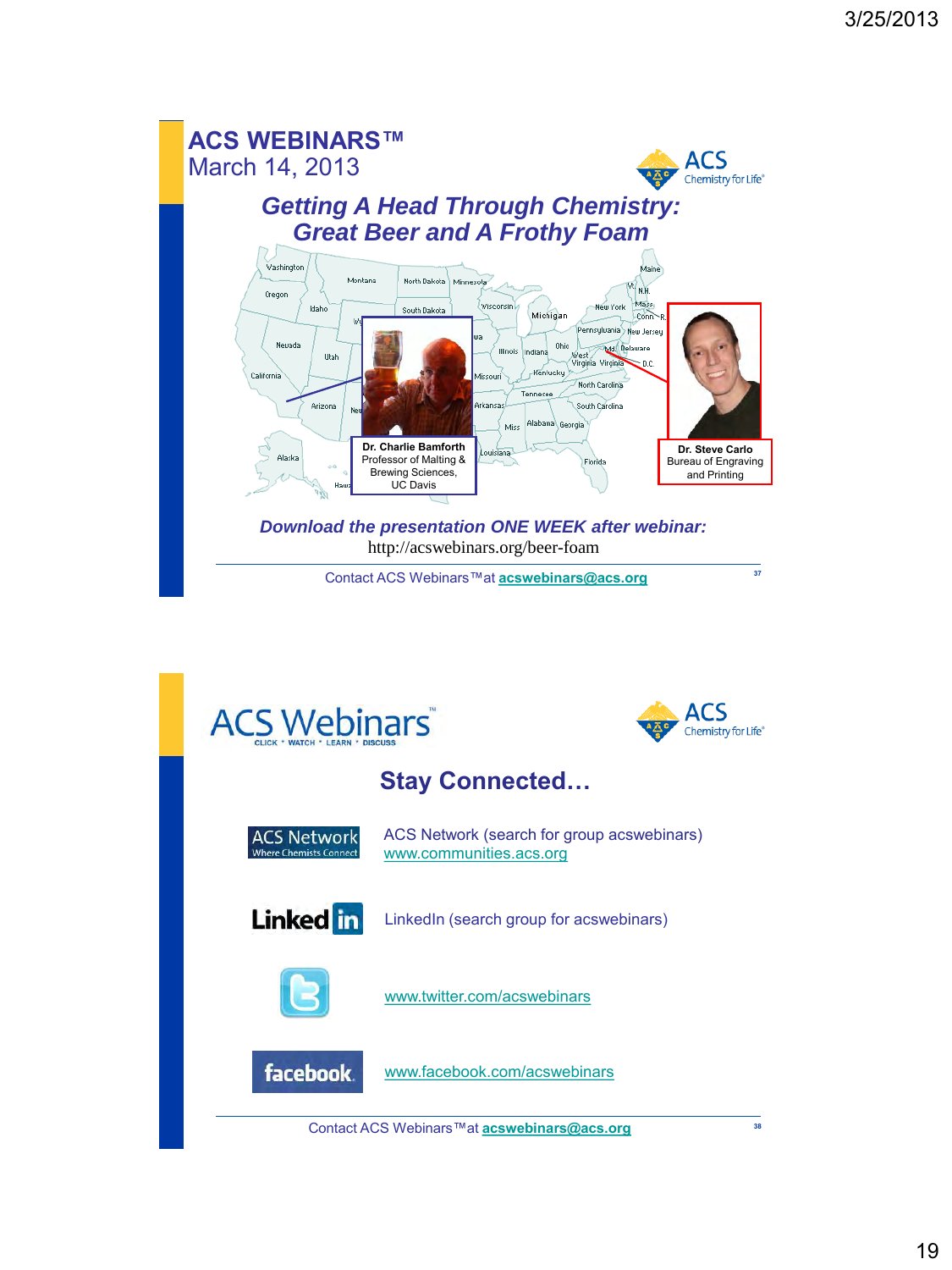### **Upcoming ACS Webinars™** *[www.acswebinars.org](http://www.acswebinars.org/)*





Thursday, February 21, 2013

**2013 Chemical Entrepreneurship Series** Part 2 of a 9 part session

Neil Senturia and Barbara Bry, CEO and COO of Blackbird Ventures



Thursday, March 28, 2013

**Using Water to Replace Organic Solvents: Switchable Water**

Dr. Philip Jessop, Canada Research Chair, Queen's University and the Technical Director, GreenCentre Canada Dr. Joseph Fortunak, Professor, Howard University

Contact ACS Webinars™ at **[acswebinars@acs.org](mailto:acswebinars@acs.org)**

### **Upcoming ACS Webinars™** *[www.acswebinars.org](http://www.acswebinars.org/)*



**39**



"Everyone today must think like an entrepreneur whether it's in your own business, a large corporation or a nonprofit organization."

#### **Continues Thursday, March 21, 2013 @ 2PM ET**

Learning how to develop the next big start-up has never been so entertaining!

ACS members who attend 7 out of 9 sessions get a Certificate of Completion.

Tune in every third Thursday of the month @ 2PM ET

Contact ACS Webinars™ at **[acswebinars@acs.org](mailto:acswebinars@acs.org) <sup>40</sup>**